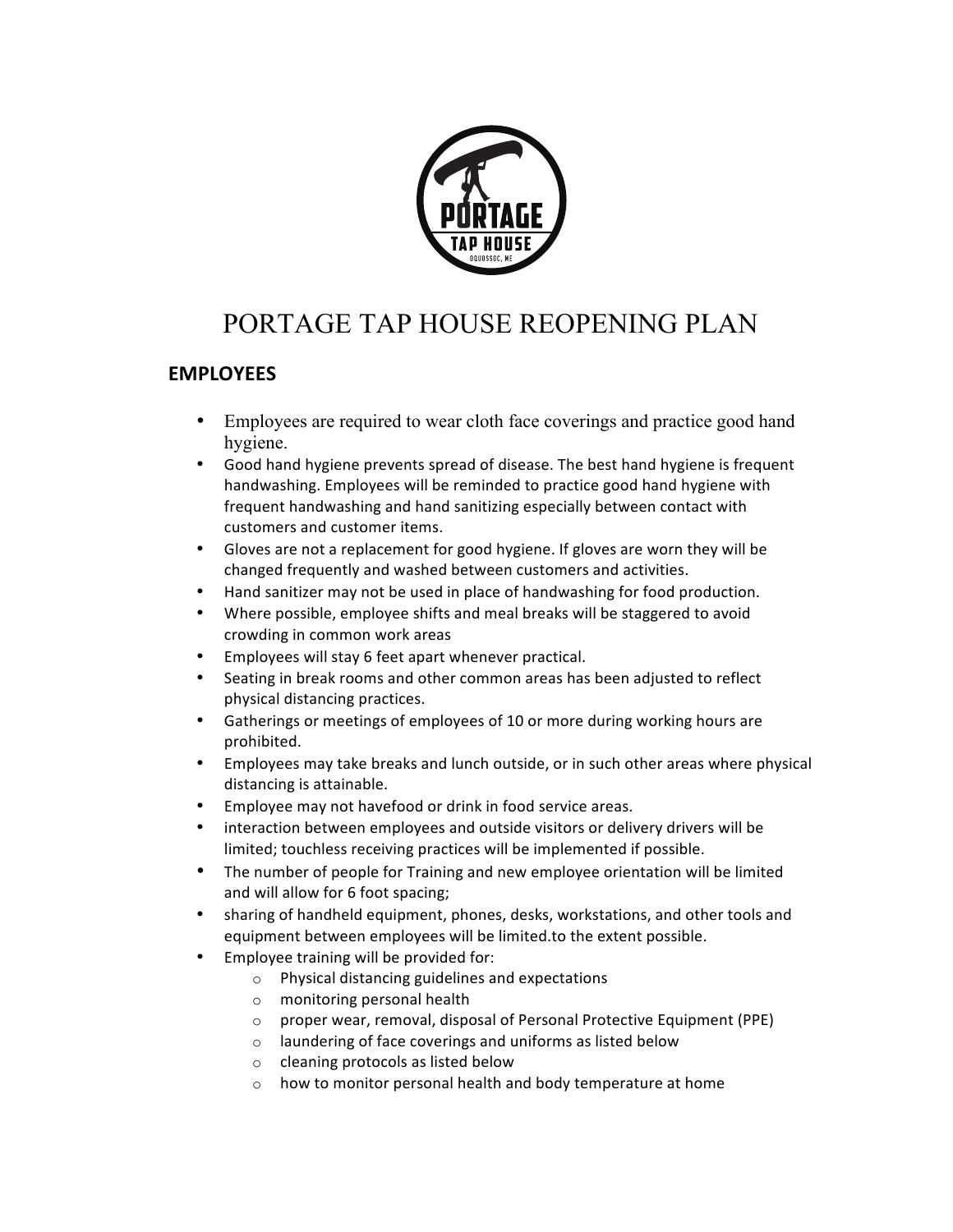- $\circ$  guidance on how to launder cloth face coverings and uniforms: seeCDC, Cleaningand Disinfecting Your Facility, How to Disinfect: Laundry
- $\circ$  cleaning protocol, including how to safely and effectively use cleaning supplies.
	- Consider employee training in safe de-escalation techniques.

#### **CUSTOMERS**

- Customers will be informed of our COVID policies and procedures in advance, if possible.
- Signage will be placed at entrances and throughout the restaurant alerting customers to COVID policies, especially to maintain 6 feet physical distance to the extent possible.
- Consistent with Executive Order 49 FY 19/20, customers should wear cloth face coverings when in a food service facility where social distancing is difficult (e.g., waiting in line for pickup, entering or exiting, walking to the restrooms). Customers do not need to wear face coverings when seated at the table.
- reservations will be used with call ahead or online as a best practice.
- Establishments may call, use a text alert or intercom system to alert guests that their table is ready. Only one member of a party may wait inside in the waiting area and must remain at least 6 feet apart.
- We will avoid crowding at restaurant entrance and maintain physical distancing in any waiting line.
- Physical distancing protocols will be maintained during guest check-in and seating.
- We will communicate to customers that they should not come to the restaurant if they have a fever or cough.
- We will consider offering exclusive early hours to seniors and other high-risk individuals.
- We will Consider adjusting store hours of operation, as necessary, to support social distancing efforts by limiting number of customers at one time.
- We will minimize customer and staff interactions by assigning wait staff to 'areas' and tables. If possible, keep staff work groups to same days/shifts to minimize staff exposures.
- We will maintain records of customers, including one customer name and contact information per party and the server of the table.
- Restroom occupancy for group restrooms will be limited to incorporate physical distancing and avoid formation of waiting lines outside of restrooms.
- Menus will be laminated or plastic covered and sanitized after each use, or single use paper.
- We will continue take out, curbside and delivery with beer, wine and cocktails.
- The Maximum group party size will be f eight people.
- Dining room tables will be spaced at least 6 feet apart.
- The total number of people any one time should be no more than 50 people per room and each party must be 6 feet apart from other parties. This also applies to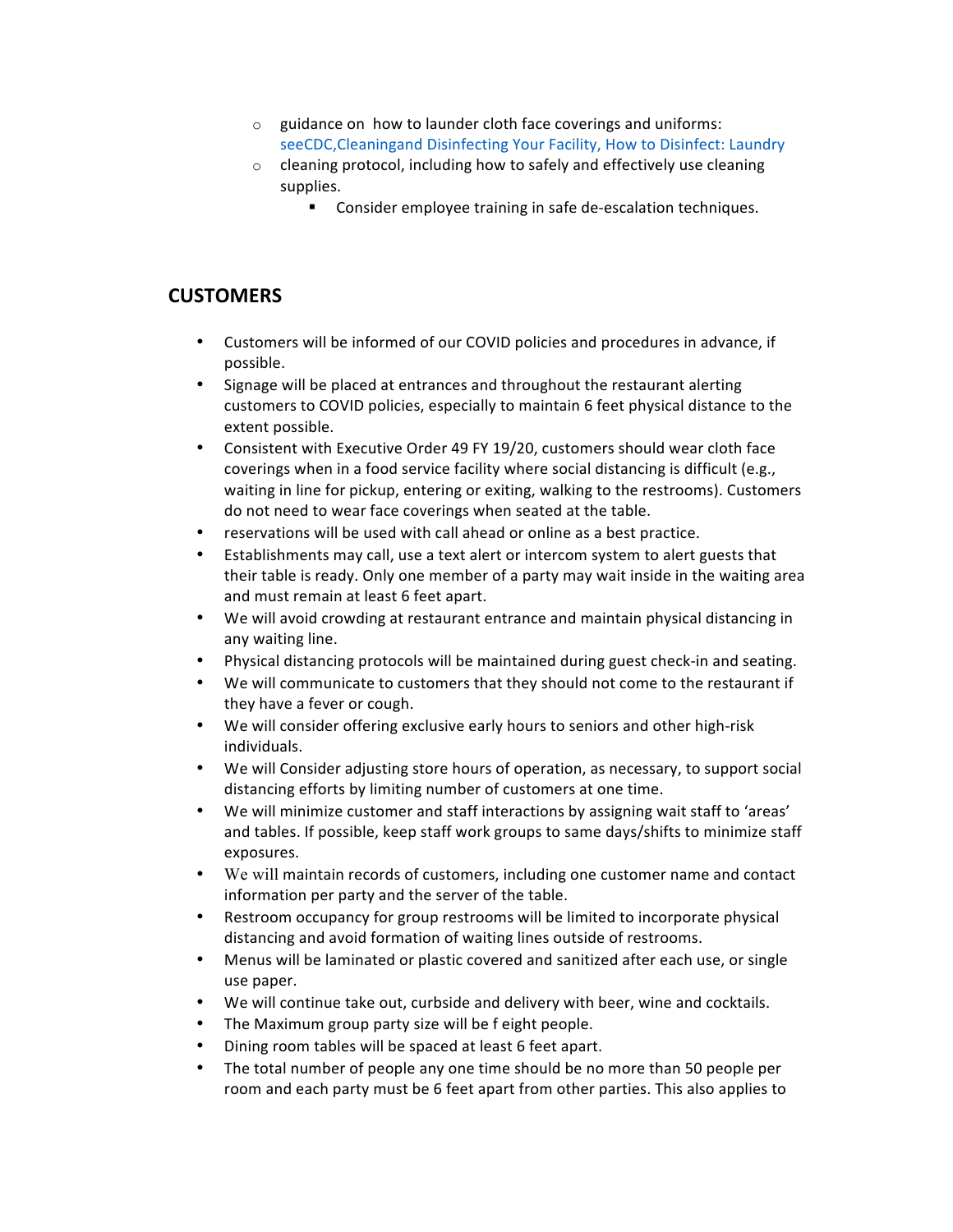outdoor seating areas. Have a back-up plan for outdoor seating that adheres to physical distance requirements in case of inclement weather.

- Bar or counter service within restaurant establishments must follow physical distance guidelines. Provide physical barriers to protect customers and wait staff such as partitions or plexiglass barriers or face coverings plus face shields for staff if there is not 6 feet of distance between customers and counter staff.
- Establishments where counter service is combined with liquor service must also take measures to ensure customers do not congregate at the counter.
- Bar areas within restaurants must close at the same time the kitchen closes for dining patrons.
- Where practical, especially in booth seating, physical barriers are acceptable.
- Use EPA-approved cleaning and disinfectant products to wipe down dining room tables and chairs after each party.
- Provide only single use condiments at this time.
- Suspend salad bars buffets at this time.
- Minimize other self-service areas such as drink stations. To the extent possible, use contact-less dispensers to minimize hand touching. Replace multi-use condiments with single-serve packets. Other suggestions to minimize multi-touch surfaces include providing single-wrap utensils, straws, and lids provided at any take-out or self-seating point of sale. Self-service areas require frequent cleaning and disinfection.
- Allow expanded seasonal outdoor dining, with distancing protocols, in parking lots, sidewalks and expanded patios, etc.
- Use disposable napkins and table covers instead of cloth linens. If cloth linens are used, change between customers.
- Children need to remain seated with their party. No play areas or shared toys; single use crayons only.

## **SOCIAL DISTANCING**

- Consider ways to maximize air flow, if practical, to increase fresh air circulation (e.g., opening screened windows, or doors).
- Widen high-traffic areas to the extent possible.
- Note that staff or customer use of elevators or escalators will require regular attention to physical distance guidelines and frequent cleaning of high-touch surfaces.
- Minimize shared touch surfaces such as kiosks, tablets, pens, credit cards, receipts and keys.
- Establish protocols for regular disinfection and handling of received material shipments and inventoried materials.
- Establish protocols for handling and processing shipping and receipts (including disinfection).
- Advise contractors, drivers, and vendors that they are required by Executive Order #49 to wear cloth face coverings while on the premises.
- Notify vendors of re-opening, and any revised protocol as it relates to store entry, deliveries, paperwork, etc.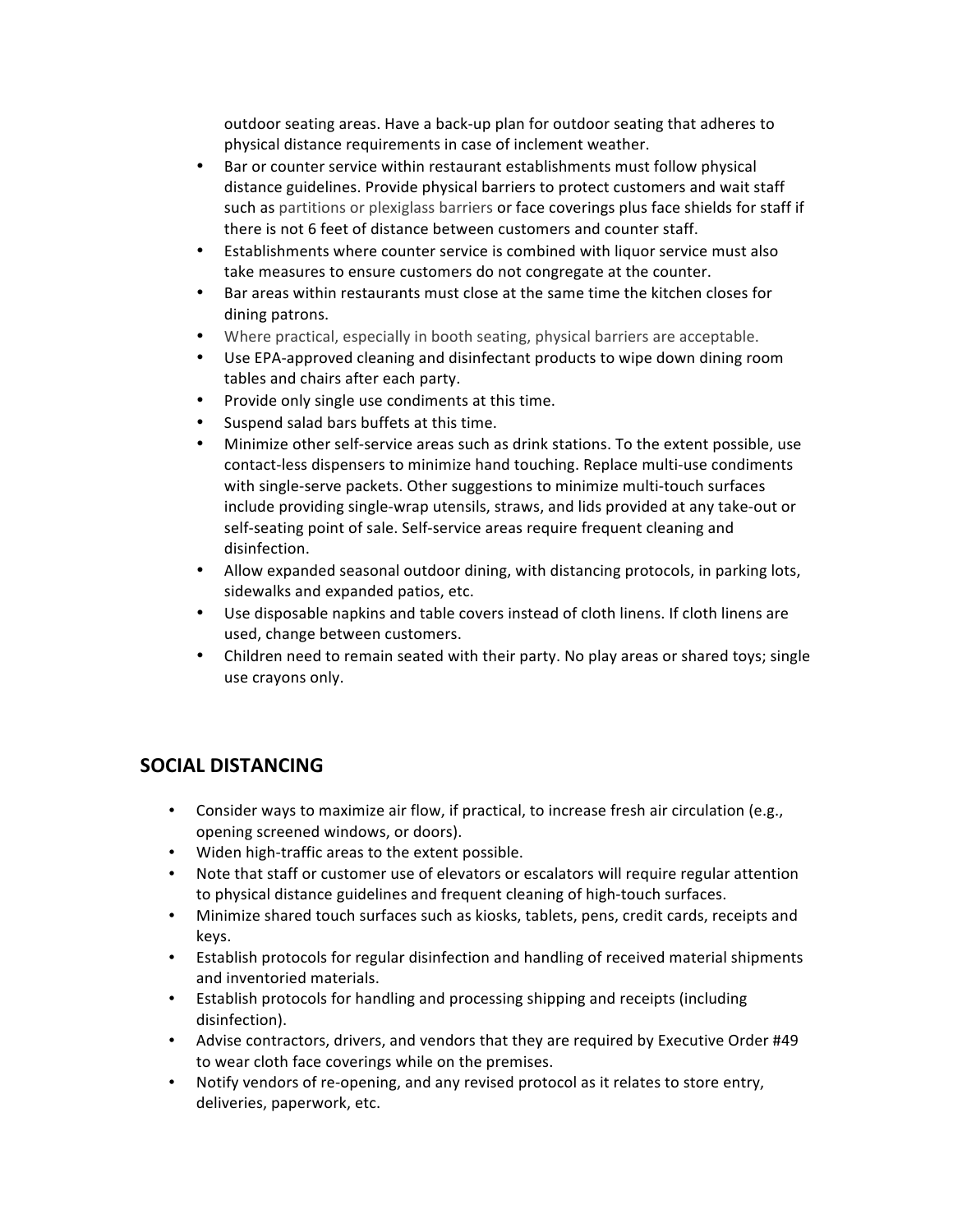- Consider implementing measures to ensure vendor safety, including:
	- Disabling/suspending access (e.g., suspending all non-employee delivery drivers from
	- entering restaurant).
		- $\circ$  Transitioning to contactless signatures/e-signatures for deliveries.
		- o Wherepractical,adjustingstoredeliverytimestospreadoutdeliveries.
- Request that vendors direct their employees to follow all social distancing guidelines and health directives issued by the applicable public authorities.
- Require regular and frequent sanitization of high-touch areas like restrooms, handrails, doors, PIN pads, and common areas that are accessible to staff, customers, and suppliers.
- Ensure operating hours allow downtime between shifts for thorough cleaning.
- Provide sanitization materials, such as sanitizing wipes, to employees to clean handhelds/wearables or other work tools and equipment before/after use.
- Consider providing cleaning "kits" including disinfectant wipes or sprays, disposable gloves, paper towels, cloth face coverings, hand sanitizer and other cleaning supplies that are readily accessible throughout the restaurant for areas that will be cleaned periodically throughout the day.
- Note the focus areas of cleaning include:
	- Door and drawer handles
	- Light and other power switches (consider signage to keep lights on at all times, or utilizing exiting motion sensor capabilities)
	- Shared tools
	- Chairs, tables, and benches
	- Refrigerators, microwave, and other frequently touched objects and surfaces in service areas
	- Time clocks
	- Entryway
	- Cash register, including touch screens
	- PIN Pads
	- Restrooms
		- Toilet bowl, toilet paper holder, and flush lever Sinks and faucets
		- Paper towel holders and/or air dryers
		- Diaper-changing stations
- Utensils and dishes used by customers should be treated as potentially contaminated and should be handled carefully. Wash hands after busing tables and handling used tableware.
- Provide hand sanitizer for customers and employee use, including restaurant entrance.

## **Sales**

- Promote "Contactless" payment options:
	- On-line shopping
	- Contactless payment options (e.g., RFID credit and debit cards, Apple Pay, Google Pay, etc.)